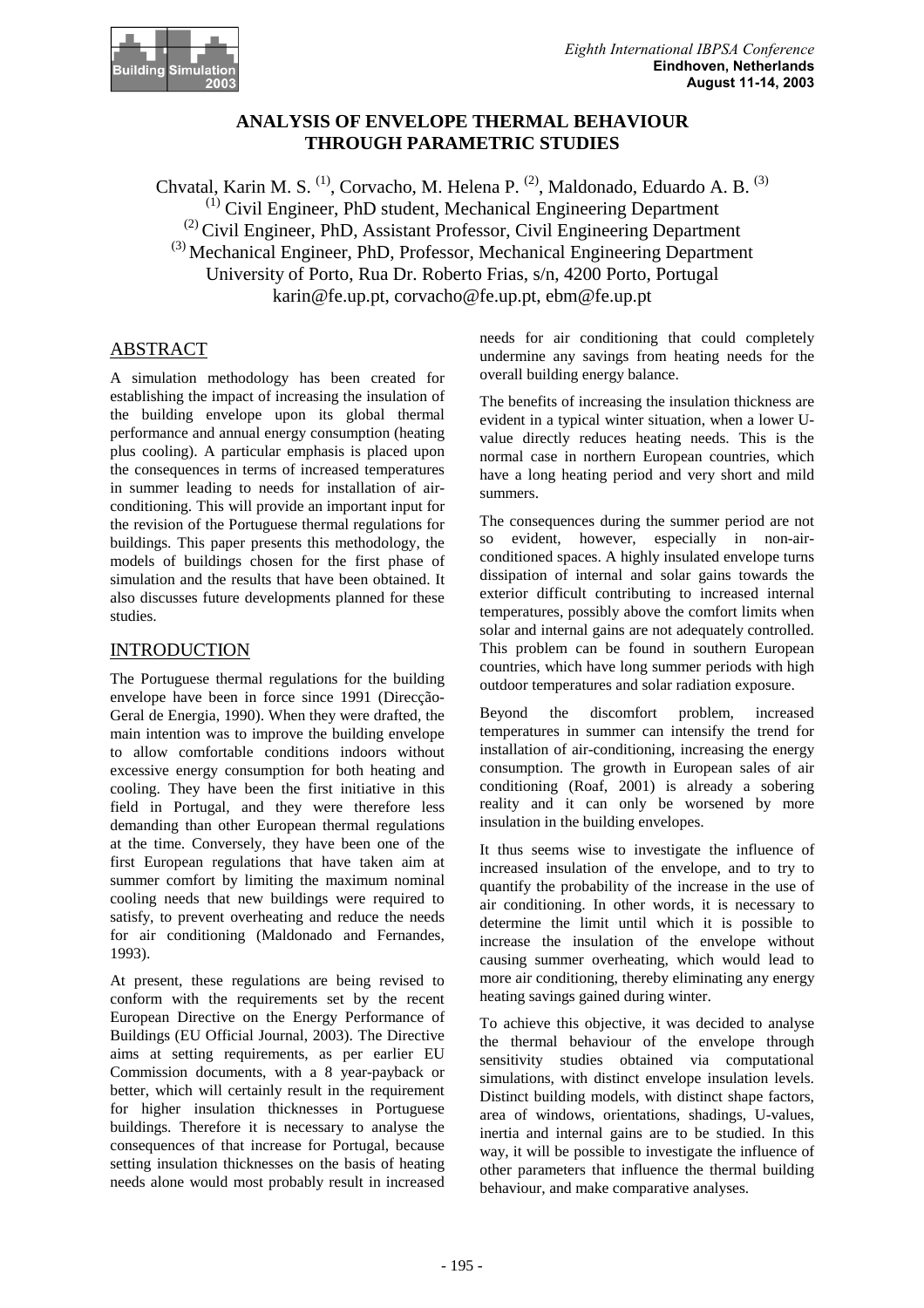Before performing all these simulations, some initial sensitivity studies have been made to test the methodology and its applicability, as well as to analyse the initial results. This paper describes this initial phase. The models of chosen buildings, the methodology, and the results that have been obtained are presented. Future developments planned for these studies are also discussed.

In the following phases of the research, it is intended to define optimal levels of the envelope insulation for different types of buildings and climates, considering both heating and cooling demands. The objective is to minimize the use of air conditioning, considering all the costs involved on the basis of a detailed economic analysis.

### **METHODOLOGY**

#### **Program chosen for the simulation of the building thermal behaviour**

TRNSYS (Solar Energy Laboratory, 2002) was the program chosen for the simulation of the building thermal behaviour. It is a well-known transient system simulation program with a modular structure. Before running this program, it is necessary to create two files. A main input file which contains part of the input data, and another file where geometric characteristics, walls composition, internal gains and set point temperatures for heating and cooling are defined, among others parameters.

### **Program created to perform the sensitivity studies**

The proposed parametric studies consist of performing quite a few simulations for the same building, with distinct envelope insulation levels, patterns of use, internal gains, etc, both in free-float conditions and with heating and cooling systems.

This large amount of simulations cannot be made by individually running each case by hand. Therefore, a program, named PARAM and written in C++, was especially produced for such a task. This program both automatically executes TRNSYS for all the cases and treats the data (pre and post-processing).

Figure 1 shows a simplified scheme of the whole process. The first step consists of manually creating the two TRNSYS input files for the building that will be analysed. This building is called "base project". Geometrical characteristics, orientation, internal gains and infiltration behaviour in free-float conditions are defined in these files.

In the second step, the input file for the program PARAM has to be created. This file has to contain all needed data to perform the parametric studies: number of different cases that will be considered, envelope characteristics for each case, heating and cooling characteristics, climate, infiltration behaviour in non-free-float conditions and window shading.

To facilitate the process, a Visual Basic interface was also produced. This interface permits the input of the data described above and automatically creates the PARAM input file.

After the input file is completed, the third step simply consists of running PARAM. The program automatically creates the TRNSYS input files for each individual case to be simulated, run TRNSYS, considering both free-float conditions and when the building has heating and cooling systems with thermostatic control, and then performs the post data processing, which is described below.

#### **Post data processing**

The simulations performed by PARAM refer to distinct cases of the same building, where some characteristics, like envelope insulation levels, patterns of use, internal gains, etc, are changed.

The results of the simulations of each case include hourly values of the interior temperature and heating and cooling loads, all of them for each building zone. Post data processing treats these data in order to obtain summarized results and to show the differences between each case.

Figure 2 shows how these results are treated.

As the objective is to only consider the results related to the occupied period, values outside of this period are disregarded.

After that, in order to group the temperatures for the whole building, a weighted average from all zones is obtained. Some zones can be disregarded, like bathrooms and kitchens. For the cooling and heating loads, it is only necessary to sum the corresponding values of each zone.

The final results are calculated in relation to the occupied period: montly average interior temperature, annual cooling and heating load and the percentage of hours with temperatures lower or higher than previously selected setpoint temperatures (both for summer and for winter). These results are saved in a text file and presented in tables.

### FIRST PHASE OF SIMULATIONS

The next sections describe the building models and the climate data selected for this first phase of simulations.

### **Selected buildings**

Three residences were selected, a one-storey house (Figure 3) and two apartments (Figures 4 and 5), both of them located in intermediate floors of the building. The wall boundary conditions vary in each case. The house has four external walls and apartments A and B have three and two external walls, respectively.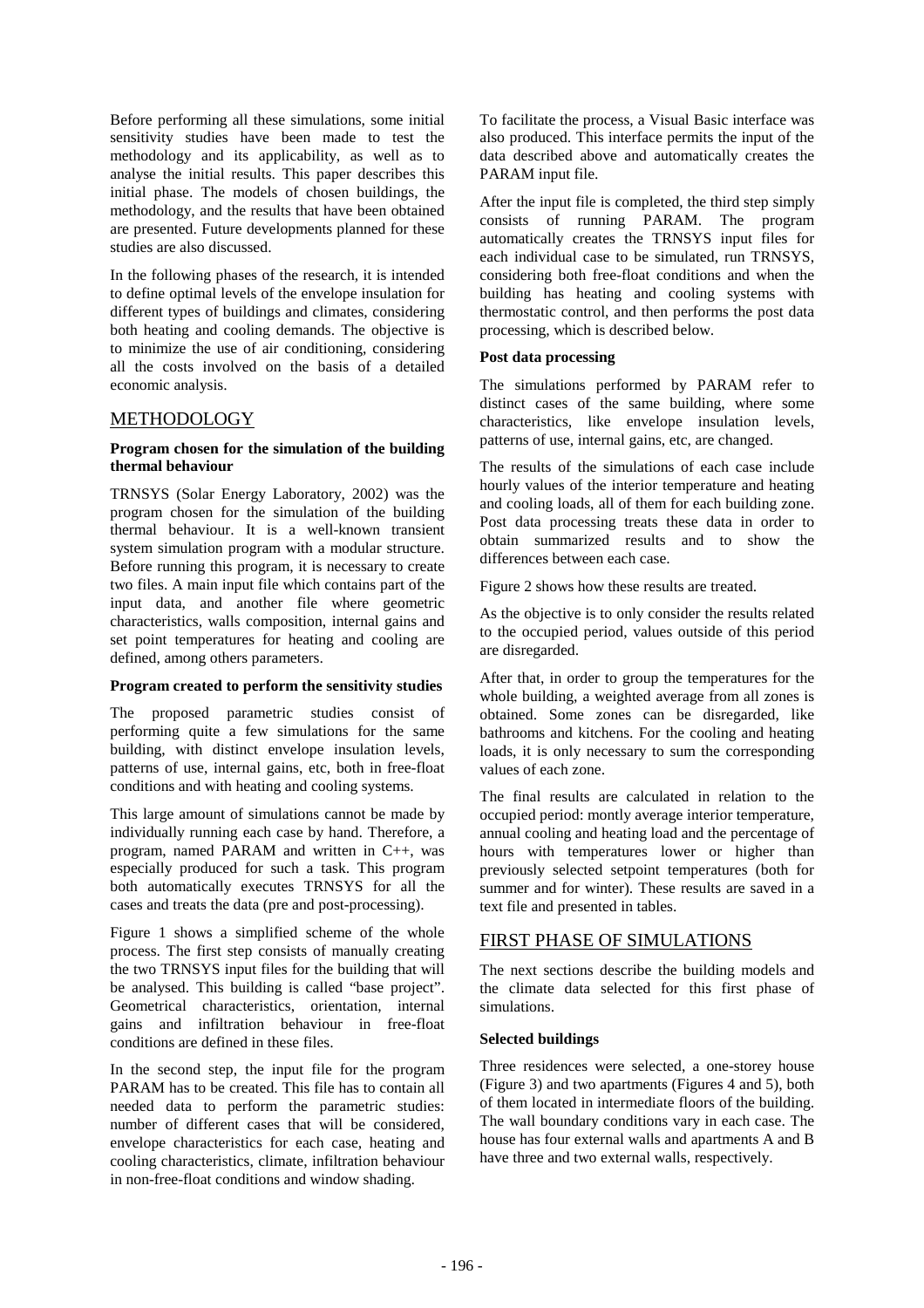#### **Selected climate data**

The Portuguese thermal regulations consider three climate zones for summer, and three for winter. As the main intention of this study is to concentrate on summer period, 3 cities were chosen, each one in a different climatic summer zone: Porto, Lisbon and Évora (Figure 6). Table 1 shows their average climate data for each city. Other regions will be considered at later phases.

As there is only one "official" TRY reference year available for Portugal (Lisbon), the hourly climate data for these three cities were generated by the Meteonorm program (Meteotest, 2000). The summer and winter periods correspond to the official periods set by the Portuguese building thermal regulations, as shown in Table 2.

### SENSITIVITY STUDIES

The following sections describe all input data for the sensitivity studies that had to be described in the PARAM input file.

### **Selected solutions of external envelope**

Typical solutions used in Portuguese houses were selected.

*Double external wall*. Considered for the residence and for both the apartments. External ceramic hollow bricks  $(15 \text{ cm})$  + intermediate air layer + insulation  $(0, 2, 4, 6$  and  $15$  cm) + internal ceramic hollow bricks (11 cm).

*Thick stone walls.* Considered only for the residence. External insulation  $(0, 2, 4$  and  $6$  cm) + stones  $(40)$ cm).

*Ceramic hollow bricks slab.* Insulation (0, 2, 4, 6,10 and 22 cm) + ceramic hollow bricks slab. Considered for the residence (external slab) and for both the apartments (internal slabs between them). For the apartments, the slab has no insulation.

The insulation material is assumed to be expanded polystyrene, but this is not so important - the dominating factor is the corresponding U-value.

### **Distinct solutions for window shading**

Various possibilities of shading were considered and simulations performed with distinct solution of envelope for each of them.

- Without shading;
- External shading coefficient during summer: 20, 40, 50, 60, 70 and 80 %.
- External shading factor during winter: 10 and 20%.

The shading coefficient, as defined in TRNSYS, is the ratio of non-transparent area of the shading device to the whole glazing area.

### **Other parameters**

*Occupation*. Two schedules were considered.

- Schedule 1. Occupation on weekdays only between 19:00 and 08:00, and 24 hours on weekends.
- Schedule 2. Occupation 24 hours continuously every day of the week.

*Internal gains.* They are due to occupants, equipment and artificial lighting. Studies assumed a schedule for each room, during the corresponding period of occupation described above.

- *Internal gains due to occupants.* Residence and apartment A are occupied by 4 persons and apartment B, by 3 persons. Occupants mostly use the living room and the bedroom. The rates of heat gain were 120 Watts per person (activity: seated, very light writing) in the living room and 100 Watts per person in the bedroom (activity: seated at rest).
- *Internal gains due to artificial lighting and equipment.* They correspond to 10 Watts/m<sup>2</sup> for the living room and  $5 \text{ Watts/m}^2$  for the corridor and other auxiliary spaces during occupied periods.

### *Heating and Cooling.*

- There is heating and cooling only in the living room and in the bedrooms.
- Summer setpoint temperature:  $25^{\circ}$  C.
- Winter setpoint temperature:  $20^{\circ}$  C.
- Schedule. When it is necessary, heating or cooling begin automatically. This is considered for the correspondent occupation period, during the whole year.

*Infiltration*. Constant rate of 0.6 air changes per hour, no mechanical ventilation, as usual in the vast majority of residential buildings in Portugal.

### **Total number of simulations**

Sensitivity studies consisted of combinations of all the input data previously described: three project typologies; distinct envelopes for each typology; winter and summer solutions of shading; two schedules of occupation; three climates. A total of 168 PARAM input files were created, therefore generating 798 .bui files and 2184 .dck files (TRNSYS input files). TRNSYS was executed 2184 times.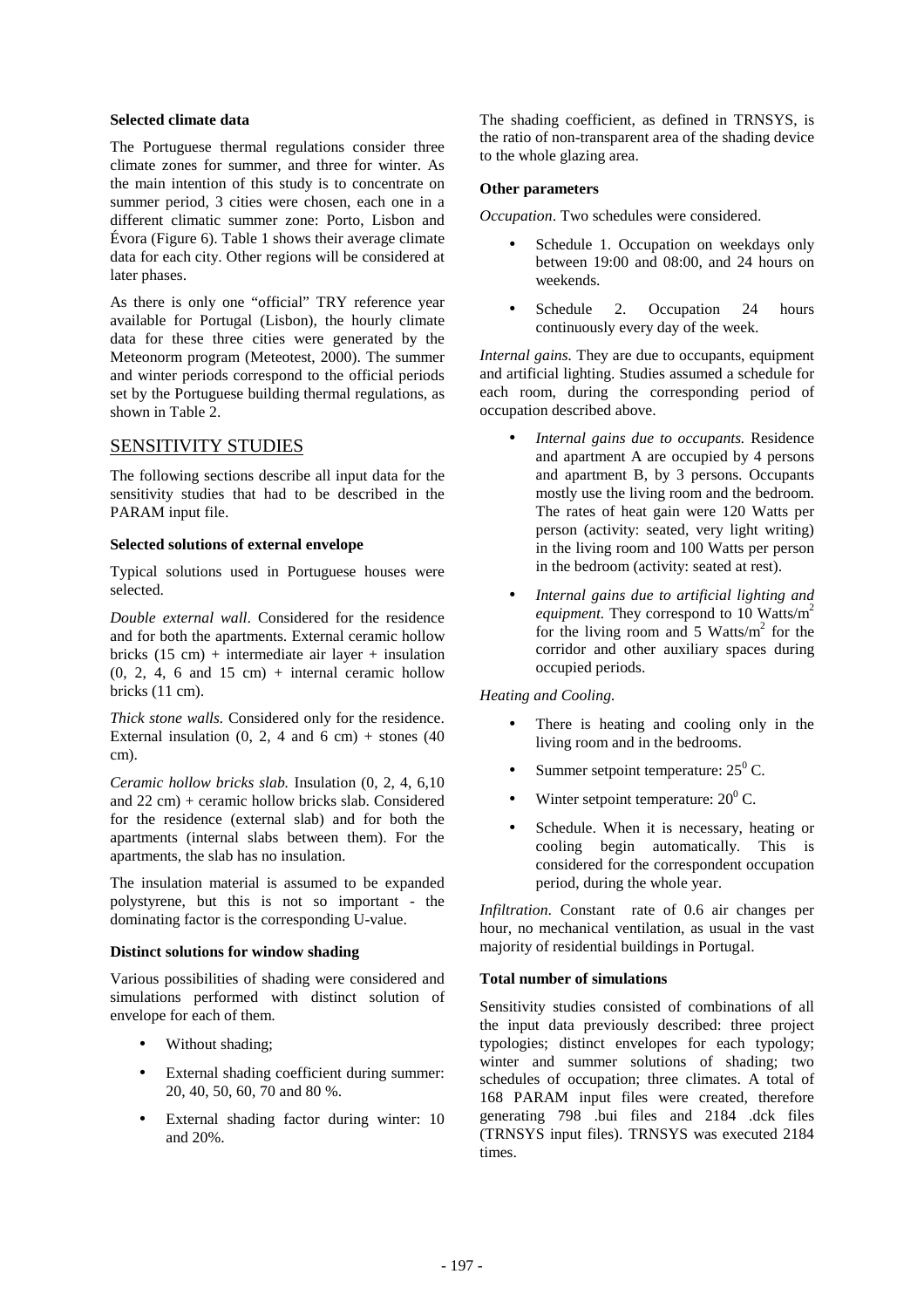## RESULTS

The results that have been obtained are presented and discussed below. The presented temperatures and heating and cooling demands are an average between the building zones, excluding the bathrooms, corridors and kitchen. They are related to the occupied period previously considered in each case. All the envelope characteristics, schedules and shading factors were already presented in the previous section.

### **Increase of the insulation x distinct shading factors**

Figure 7 shows the percentage of warm hours (temperature above  $25^{\circ}$  C) during summer, for the residence, in Porto. Distinct insulation thicknesses of the external envelope are represented in the "x" axis. The external envelope is made of ceramic hollow bricks. Each curve corresponds to a particular window shading factor. Fig. 7 corresponds to schedule 1 for occupation. Similar results are obtained for the other schedule.

Fig. 7 shows clearly different patterns of behaviour depending on the shading factor. Well insulated envelopes with low shading factors (high solar gains) have a tendency for more hours of discomfort in summer. This shows that the increase of the insulation of the envelope is favourable only when window solar gains are below certain limits. In this specific example, the cross-over point is between 50 and 60% of external shading.

This point can be better seen in Figure 8, which shows the differences between the percentage of warm hours for the envelope 5 (15 cm of insulation) and the envelope 1 (0 cm of insulation) for each shading factor.

The same types of graphics were made for the other cases studied, like the residence with thick stone walls, with the other pattern for occupation, and with other climate data. The same effect was always observed, changing only the critical shading point for each case (most of the time, between 50 and 70%).

Figure 9 shows same type of results of Figure 8, but for the apartments A and B, simulated under the same conditions.

It can be noticed that the optimal point of shading is higher for the apartment A than for the residence, and that apartment B has always more overheating hours for the higher insulated envelopes.

In winter, the increase of insulation obviously has a positive effect, reducing the heating load in all cases studied.

These results confirm the expectations of simple analytical models that can be made to represent the situation (Maldonado, 1993). The simulation results can now be used to fine-tune this model and allow for the prediction of optimum conditions in each case.

# **CONCLUSIONS**

- The results show that, in order to obtain a positive effect of the increase of the envelope insulation in summer, it is necessary to closely control solar and internal heat gains. This seems simple to do for residential buildings, but it clearly indicates that office buildings, with much higher internal loads, should not be highly insulated.
- It is clear that, without Air conditioning, the limits for discomfort can be often exceeded, justifying why A/C use has been increasing in southern Europe, a tendency that is expected to continue.
- The studies will continue with different typologies, namely office buildings and variable shading.
- The analytical approach to identify the critical point for the shading level needs to be perfected on the basis of the insights obtained with these studies.

### **REFERENCES**

Direcção-Geral de Energia. 1990. Regulamento das Características de Comportamento Térmico dos Edifícios, Direcção-Geral de Energia, Portugal.

EU Official Journal. 4 January 2003. Directive on the Energy Performance of Buildings.

Maldonado, Eduardo and Fernandes, Eduardo de Oliveira Fernandes. May 1993. Building Thermal Regulations: Why has Summer been forgotten?, Proceedings of the 3rd European Conference on Architecture, Florence, pp. 626-630.

Maldonado, Eduardo. Fevereiro de 1993. Estratégias des Diseño Térmico Solar, Montajes e instalaciones, nº 259, pp. 79-83.

Meteotest. 2000. Meteonorm, Global Metereological Database for Solar Energy and Applied Climatology, version 4.0, Switzerland.

Roaf, Susan. 2001. Standards for Sustainability, Moving Thermal Comfort Standards into the 21 st Century, Windsor, UK, Conference Proceedings.Solar Energy Laboratory. 2002.<br>TRNSYS, version 15.02.07. Solar Energy TRNSYS, version  $15.02.07$ . Laboratory, University of Wisconsin, Madison, USA.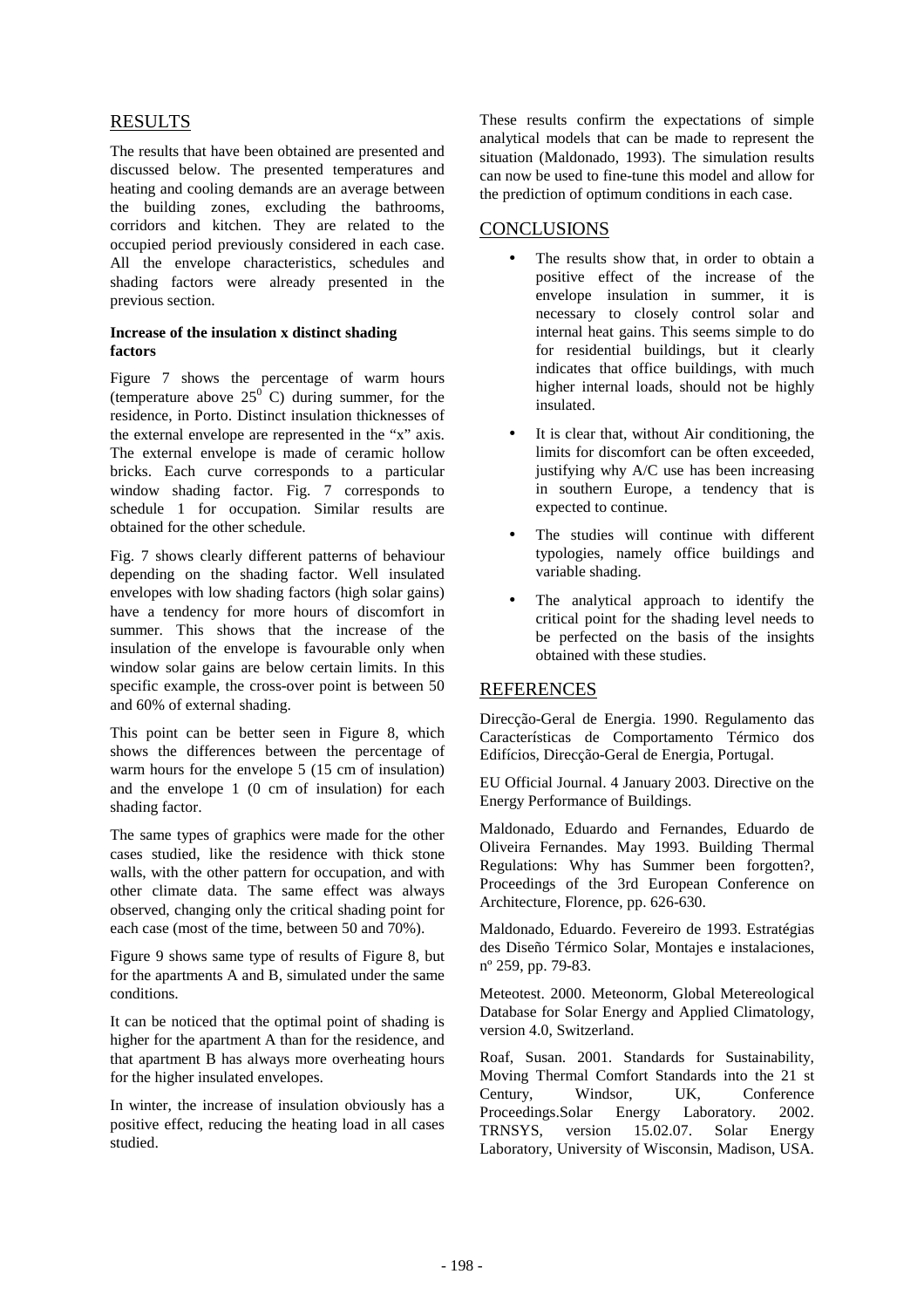*Table 1 Average climate data* 

| latitude: $41.08o$ |               |  |  |  |
|--------------------|---------------|--|--|--|
| <b>WINTER</b>      | <b>SUMMER</b> |  |  |  |
| 9.3                | 19.9          |  |  |  |
| 81                 | 73            |  |  |  |
| 48                 | 208           |  |  |  |
|                    |               |  |  |  |
| latitude: $38.43o$ |               |  |  |  |
| <b>WINTER</b>      | <b>SUMMER</b> |  |  |  |
| 11.4               | 22.8          |  |  |  |
| 80                 | 61            |  |  |  |
| 58                 | 225           |  |  |  |
|                    |               |  |  |  |
| latitude: $38.34o$ |               |  |  |  |
| <b>WINTER</b>      | <b>SUMMER</b> |  |  |  |
| 9.4                | 23.2          |  |  |  |
| 78                 | 46            |  |  |  |
| 61                 | 241           |  |  |  |
|                    |               |  |  |  |
|                    |               |  |  |  |

Temperature: maximum monthly average from summer months and minimum monthly average from winter months.

Humidity: minimum monthly average from summer months and maximum monthly average from winter months.

Global Horizontal Radiation: maximum monthly value from summer months and minimum monthly value from winter months.

| Table 2 |                           |  |  |  |  |  |  |
|---------|---------------------------|--|--|--|--|--|--|
|         | Summer and Winter periods |  |  |  |  |  |  |

| <b>SUMMER</b> |         |   |   |   |   |   |   |   |   |   |   |   |
|---------------|---------|---|---|---|---|---|---|---|---|---|---|---|
| months        |         | F | M | Α | M | J | J | А | S | Ο | Ν | D |
| Porto         |         |   |   |   |   |   | Χ | Χ | Χ |   |   |   |
| Lisbon        |         |   |   |   |   | Χ | Χ | Χ | Χ | Χ |   |   |
| Evora         |         |   |   |   |   | Χ | Χ | Χ | Χ | Χ |   |   |
| WINTER        |         |   |   |   |   |   |   |   |   |   |   |   |
| months        | $\cdot$ | F | M | Α | M | J | J | Α | S | Ω | Ν | D |
| Porto         | Χ       | Χ | Χ | Χ |   |   |   |   |   |   | Χ | Χ |
| Lisbon        | Χ       | Χ |   |   |   |   |   |   |   |   |   | Χ |
| Evora         | Χ       | Χ | Χ |   |   |   |   |   |   |   | Χ | Χ |



- Post data processing
- Final results presented in a text file

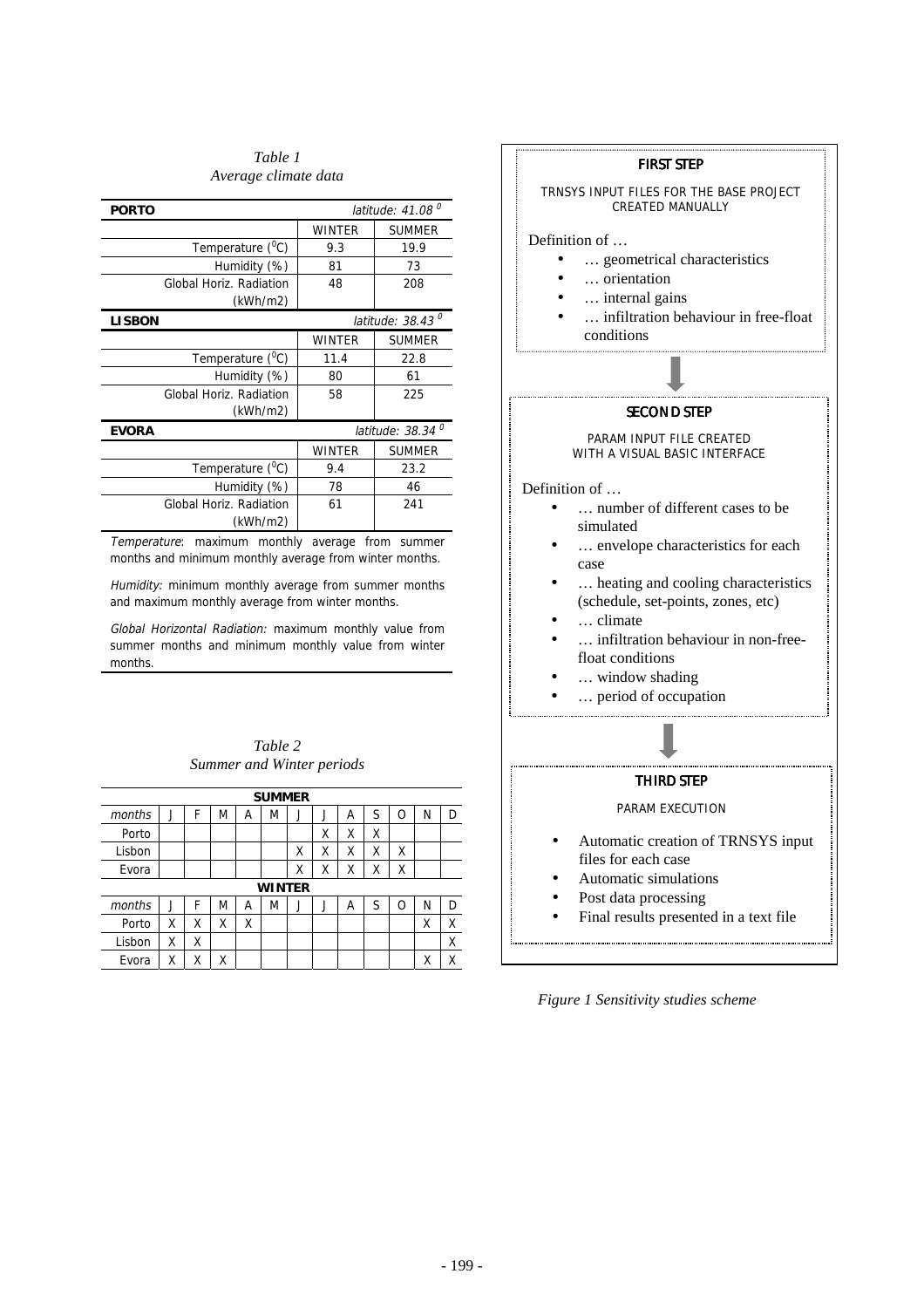

*Figure 2 Post data processing* 



*Figure 3 Residence* 



*Figure 4 Apartment A* 



*Figure 5 Apartment B*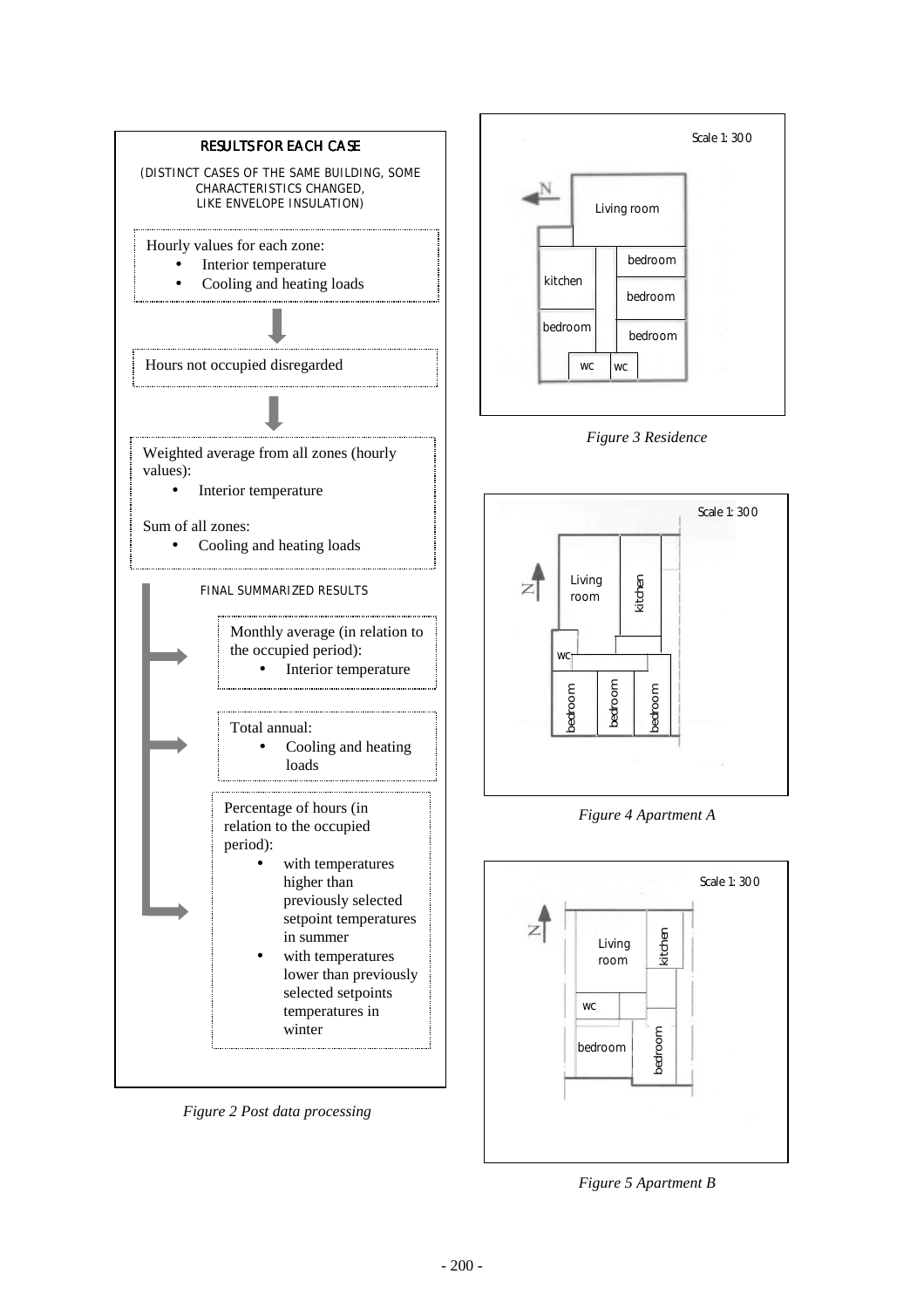

*Figure 6 Climatic zones for summer, in Portugal* 



*Figure 7 Percentage of warm hours (temperature above 25<sup>0</sup> C) during Summer, for the residence in Porto.*